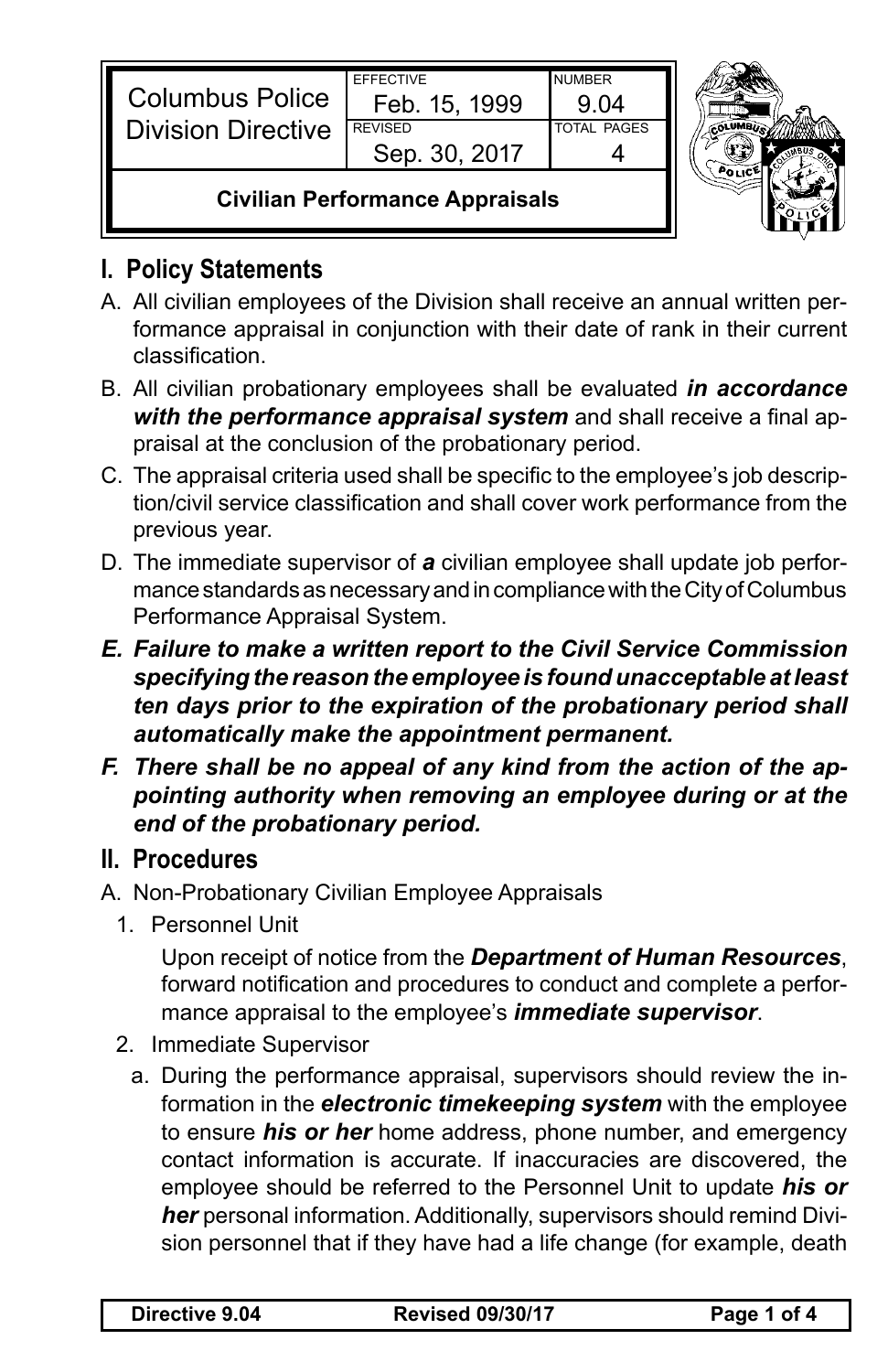in family, divorce, marriage, birth of child, etc.) they should contact the Employee Benefits Unit to ensure beneficiary information is accurate and up-to-date.

- b. Review the rating categories on the performance appraisal form.
- c. If the employee's performance in any rating category is deemed *unacceptable or development needed, a Performance Improvement Plan (PIP) for that category shall be created.*
- d. Complete the performance appraisal form according to the *p*erformance *a*ppraisal *s*ystem *and ensure that CWA and MCP members complete a self-appraisal*.
- e. Within 10 work*ing* days after completion of the annual performance appraisal, conduct an interview with the employee.
- (1) Discuss the levels of performance expected, rating criteria, and goals for the next rating period.
- (2) Conduct career counseling relative to such topics as advancement, specialization, and/or training, if appropriate for the employee's position.
- (3) Advise the employee of his or her right to contest the performance appraisal with the rater's immediate supervisor.
- (4) Offer the employee the opportunity to sign the completed performance appraisal form.
- f. Sign the completed performance appraisal form and forward it *through the chain of command*.
- g. Provide a copy of the completed performance appraisal form to the employee.
- 3. Rater's Immediate Supervisor
	- a. Review the employee's completed performance appraisal form for accuracy and compliance with the *p*erformance *a*ppraisal *s*ystem.
	- b. If the completed performance appraisal form is incomplete or not completed in a manner required by the *p*erformance appraisal *s*ystem, return it to the immediate supervisor for correction.
	- c. Upon approval, sign the completed performance appraisal form and forward it through the chain of command to the subdivision deputy chief.
- 4. Subdivision Deputy Chief
	- *a.* Review the completed performance appraisal form, comment on the routing sheet as necessary, and forward it to the *Human Resources (HR) Manager*.

## 5. *HR Manager*

*a.* Review and sign off on the completed performance appraisal form and forward it to the Personnel Unit.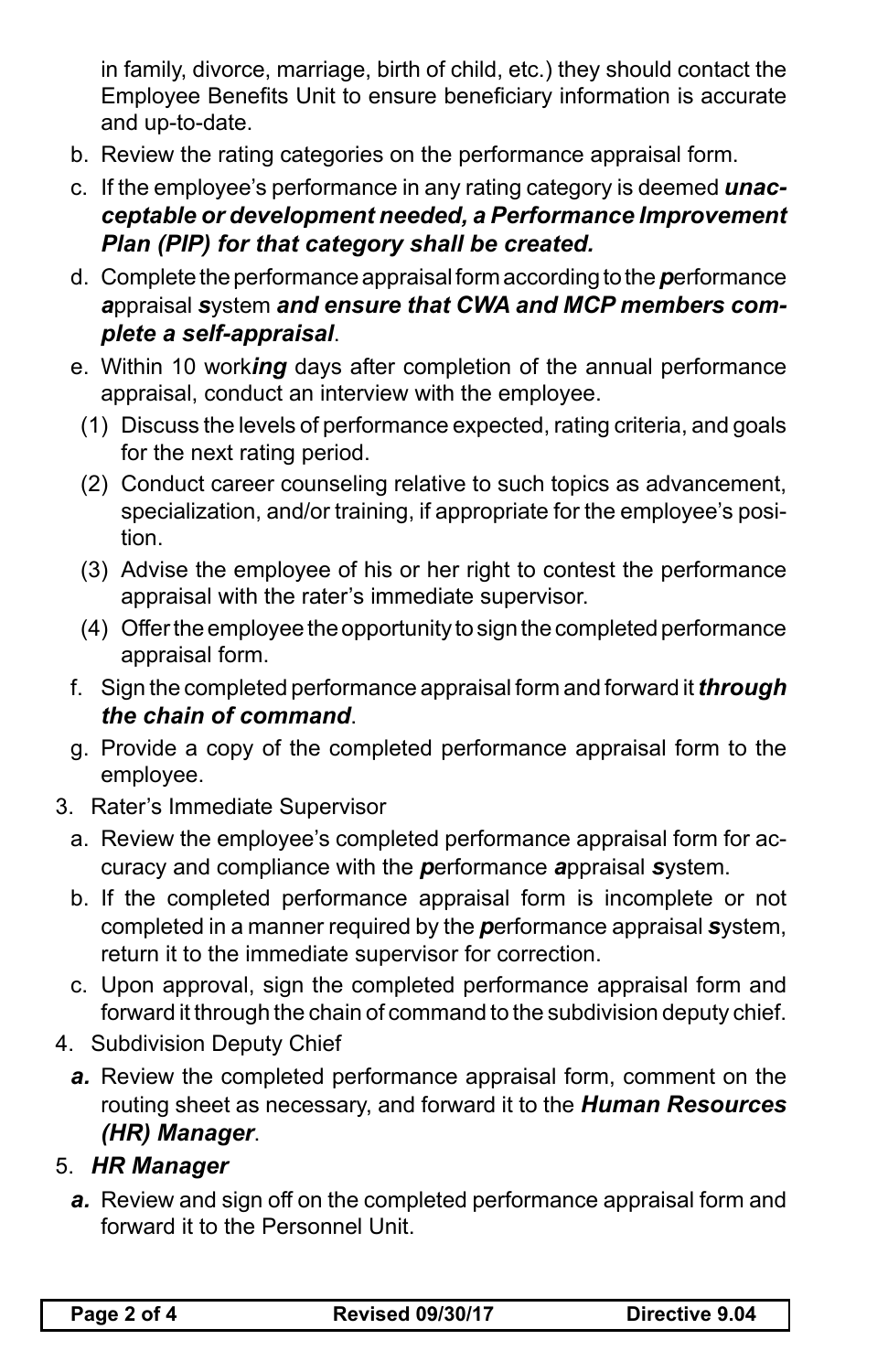- 6. Personnel Unit
	- *a.* Process the completed performance appraisal form and file it in the employee's master personnel file for the duration of his or her employment with the Division.
- B. Probationary Civilian Employee Evaluation Procedures
	- 1. Personnel Unit
		- a. Forward personnel evaluation *information* to the probationary employee's immediate supervisor upon appointment.
			- *(1) The information shall contain the performance appraisal forms and an outline of the probationary evaluation period procedures.*
	- 2. Immediate Supervisor
		- *a.* Conduct evaluation*(s)* of the probationary employee following the instructions *and the table below.*
			- *(1) Ensure the employee completes a self-assessment if he or she is a CWA or MCP member.*
		- *b. Obtain the performance appraisal form from the online forms section in the HR Forms folder if needed.*

| Length of<br>Probationary<br><b>Period</b> | Oral<br><b>Review</b> | <b>First</b><br><b>Review</b> | <b>Second</b><br><b>Review</b> | <b>Final</b><br><b>Review</b> |
|--------------------------------------------|-----------------------|-------------------------------|--------------------------------|-------------------------------|
| 180 days                                   | 30 days               | 60 days                       | 120 days                       | 165 days                      |
| 270 days                                   | 30 days               | 90 days                       | 180 days                       | 255 days                      |
| 365 days                                   | 30 days               | 120 days                      | 240 days                       | 350 days                      |

- *c. Complete the final appraisal 30 days before the end of the probationary period, if possible.*
- *d. Ensure the probationary employee signs the performance appraisal form.*
- *e. Provide a copy of the completed performance appraisal form to the employee.*
- *f. Contact the HR Manager if probationary termination or extension is being considered.*
- *C. Rater's Immediate Supervisor*
	- *1. Review the employee's completed performance appraisal form for accuracy and compliance with the performance appraisal system.*